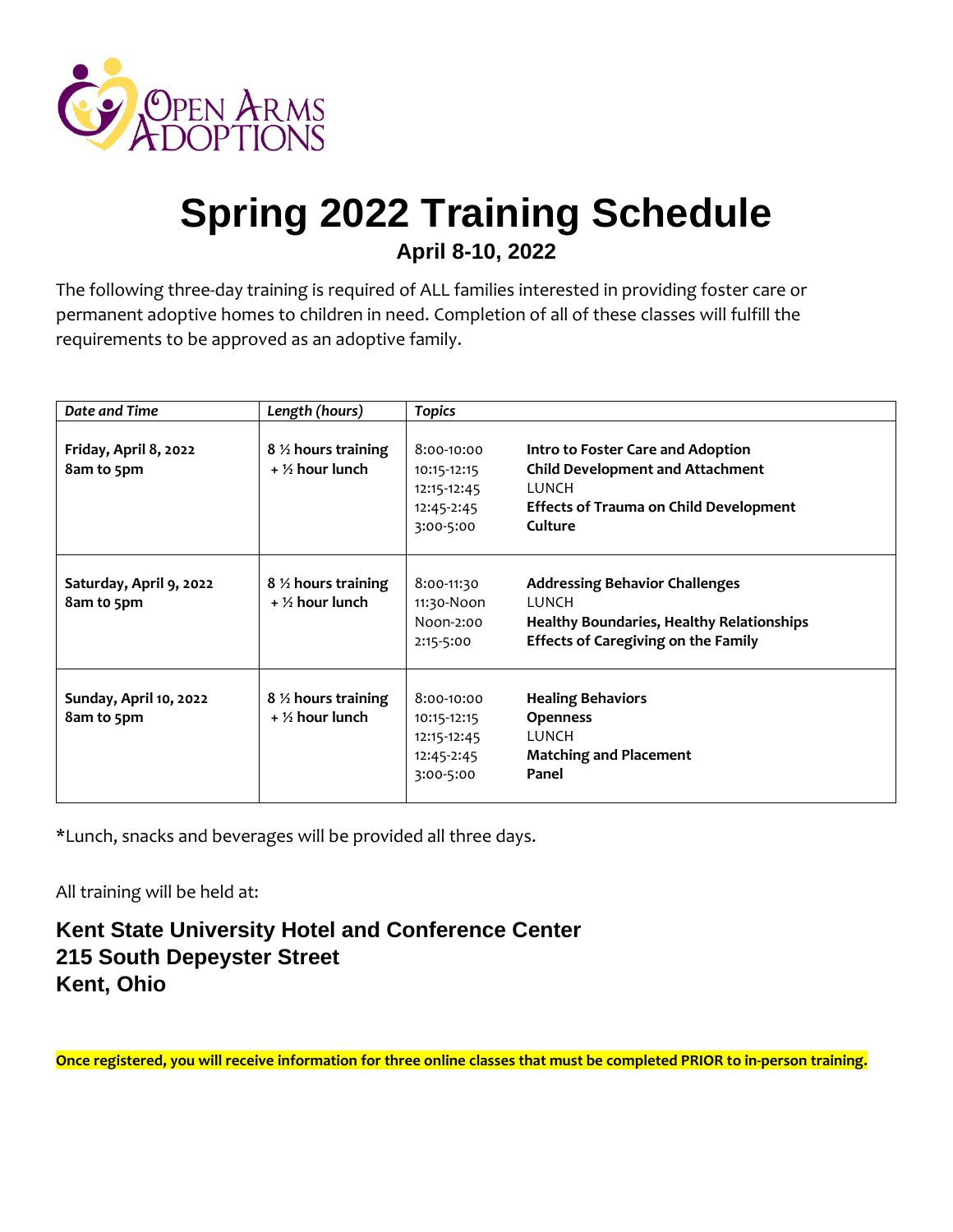

# **Spring 2022 Training Registration April 8-10, Kent, Ohio**

<https://www.openarmsadopt.net/family-training-registration>

| Have you previously adopted? ______________ |                                                                                                                                                                 |
|---------------------------------------------|-----------------------------------------------------------------------------------------------------------------------------------------------------------------|
|                                             |                                                                                                                                                                 |
| Please check one:                           | I/we will be attending all of the training sessions<br>We are unable to make the following training classes and will<br>need to discuss making up this material |

Please list any special dietary considerations:

#### **Payment of \$375 must be received to hold your spot in the training.**

Please call 330.697.4751 or email *jkessen@openarmsadopt.com* with any questions.

Registration needs to be emailed to *[jkessen@openarmsadopt.com.](mailto:jkessen@openarmsadopt.com)* 

Please mail payment to: Open Arms Adoptions 11 River St., Suite B Kent, OH 44240